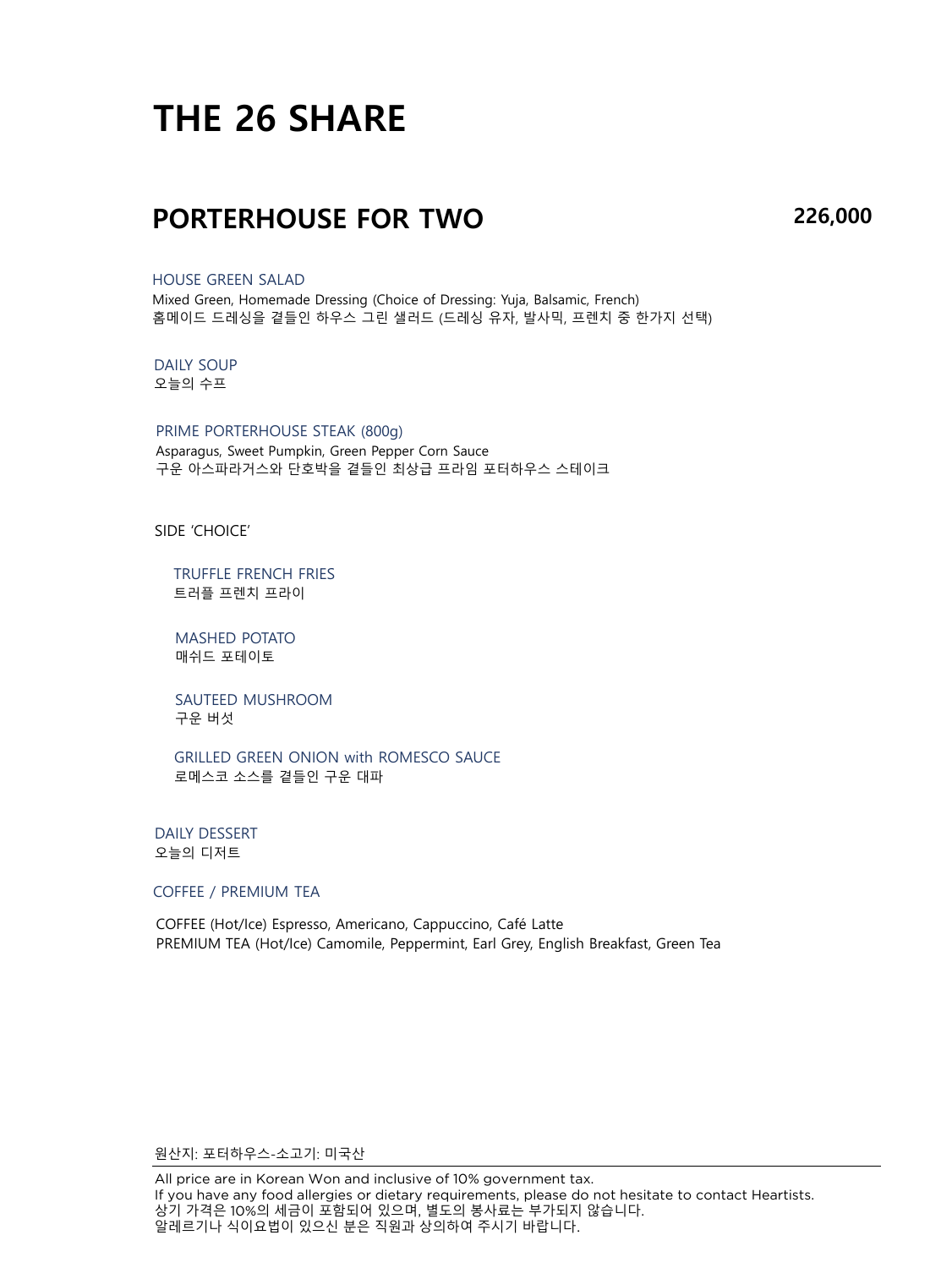# **THE 26 COURSE**

## **KOREAN**

**118,000**

A GLASS of KOREAN TRANDITIONAL ALCOHOLIC DRINK

SHRIMP SCALLOP CHILLED VEGETABLE Pine Nut Sauce 잣소스를 곁들인 대하 가리비 냉채

DAILY PORRIDGE 오늘의 죽

GRILLED SMALL OCTOPUS WITH SEASONED SALAD, MUSTARD VINAIGRETTE 계절 샐러드와 그릴에 구운 쭈꾸미

MAIN 'CHOICE'

GRILLED BEEF RIBS 갈비 구이 반상

GRILLED JE-JU CUTLASS FISH 제주산 갈치 구이 반상

SEASONAL FRUITS 계절 과일

#### COFFEE / PREMIUM TEA

COFFEE (Hot/Ice) Espresso, Americano, Cappuccino, Café Latte PREMIUM TEA (Hot/Ice) Camomile, Peppermint, Earl Grey, English Breakfast, Green Tea

한식 반상에는 진지와 국, 오늘의 반찬이 제공됩니다. The Korean Menu with Steamed Rice and Korean Soup, Assorted Side Dish 원산지: 쌀: 국내산│김치-배추: 국내산, 고춧가루: 국내산ㅣ장조림-소고기: 호주산 갈비-소고기: 미국산 l 갈치: 국내산 제주ㅣ쭈꾸미: 중국산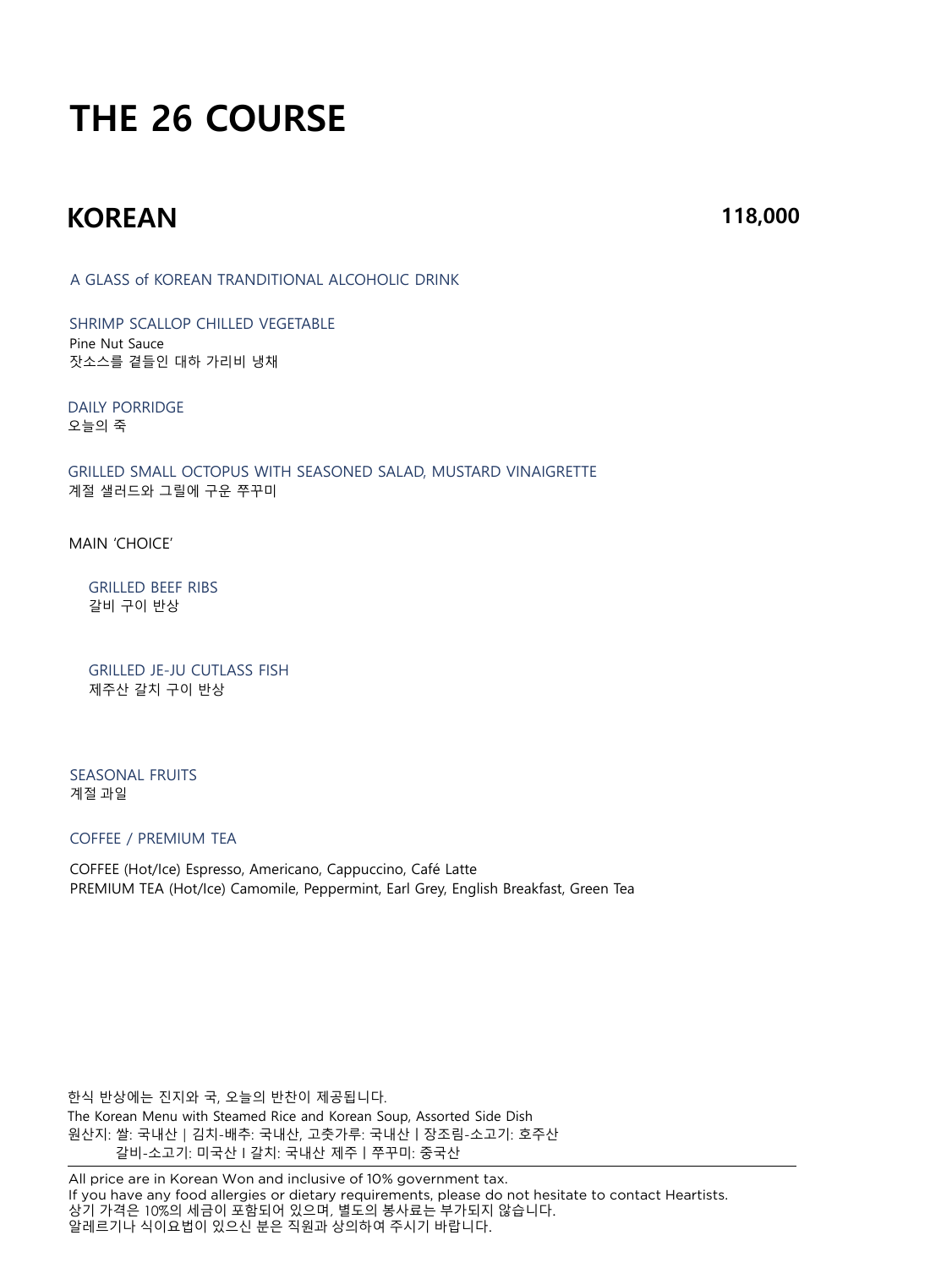### **WESTERN 108,000**

#### BURRATA SALAD

Yuja Dressing, Basil Pesto, Mixed Baby Green, Tomato 유자드레싱, 바질페스토, 어린잎과 토마토를 곁들인 부라타 샐러드

#### DAILY SOUP

오늘의 수프

#### SEAFOOD CEVICHE

Shrimp, Octopus, Lemon, Lime with Extra Virgin Olive Oil 새우, 문어, 레몬, 라임과 올리브 오일을 넣은 해산물 세비체

MAIN 'CHOICE'

GRILLED BLACK ANGUS SIRLOIN STEAK (160g) 블랙앵거스등심스테이크

GRILLED BEEF RIBEYE STEAK (160g) 립아이 스테이크

GRILLED WET-AGED BEEF TENDERLOIN STEAK (140g) 숙성 안심 스테이크

#### GRILLED BARRAMUNDI STEAK (160g)

Chick Peas, Lemon Butter Sauce 병아리콩과 레몬 버터 소스를 곁들인 바라문디 스테이크

#### DAILY DESSERT 오늘의 디저트

COFFEE / PREMIUM TEA

COFFEE (Hot/Ice) Espresso, Americano, Cappuccino, Café Latte PREMIUM TEA (Hot/Ice) Camomile, Peppermint, Earl Grey, English Breakfast, Green Tea

모든 소고기 스테이크에는 단호박 감자 퓨레와 포트와인 소스가 함께 제공됩니다. All Beef Steak with Sweet Pumpkin and Potato Puree, Port Wine Sauce. 원산지: 등심-소고기: 미국산 | 립아이-소고기: 호주산 | 안심-소고기: 호주산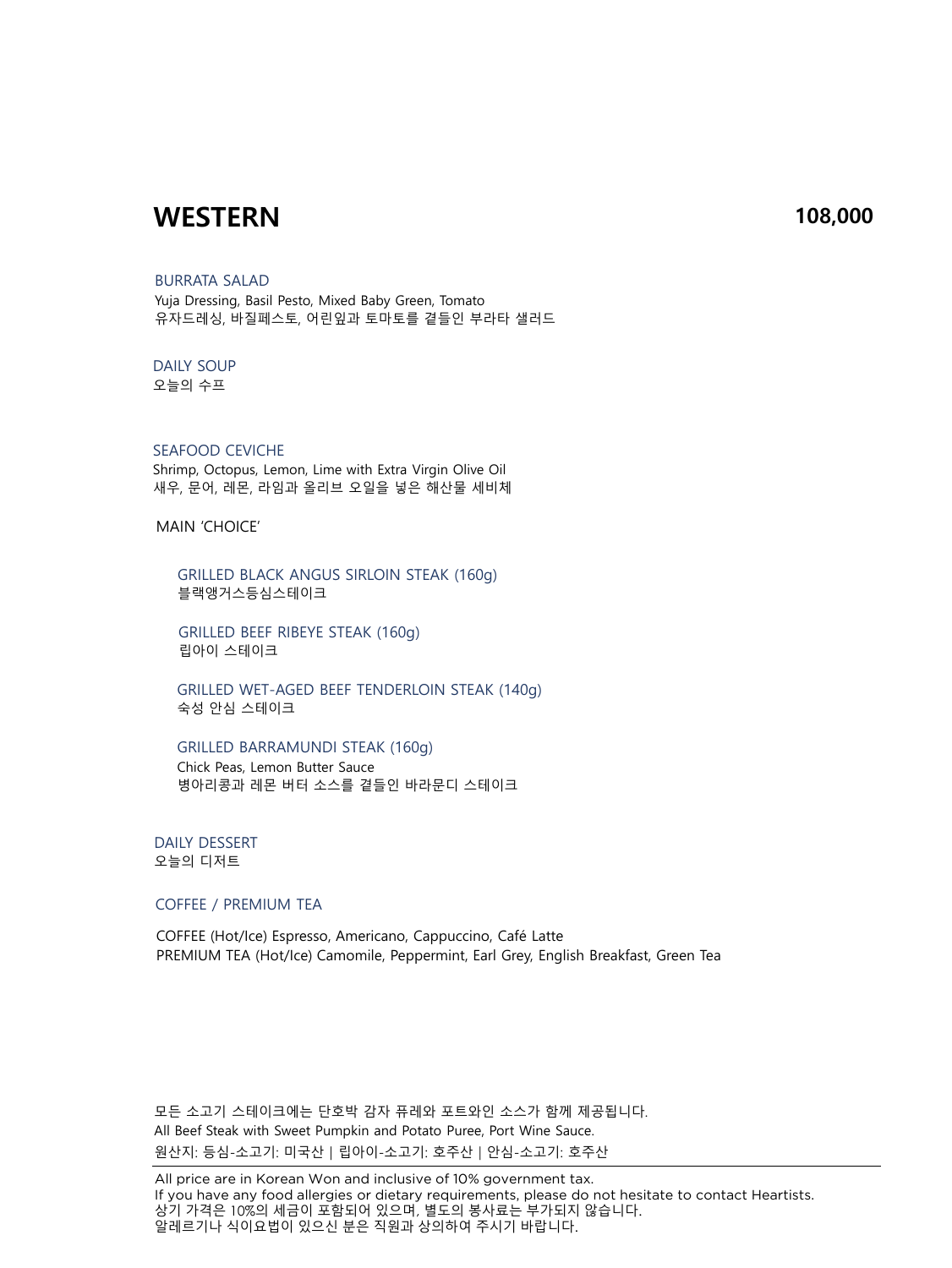# **A LA CARTE**

# **APPETIZER**

| <b>BURRATA SALAD</b>                                                      | 26,000 |
|---------------------------------------------------------------------------|--------|
| Yuja Dressing, Basil Pesto, Mixed Baby Green, Tomato                      |        |
| 유자 드레싱과 바질페스토, 토마토를 넣은 부라타 샐러드                                            |        |
| <b>CAESAR SALAD</b>                                                       | 24,000 |
| Maple Bacon, Soft Boiled Egg, Caesar Dressing                             |        |
| 카라멜 베이컨과 반숙 계란을 곁들인 시저 샐러드                                                |        |
| <b>HOUSE GREEN SALAD</b>                                                  | 22,000 |
| Mixed Green, Homemade Dressing (Dressing Choice - Yuja, Balsamic, French) |        |
| 홈메이드 드레싱을 곁들인 하우스 그린 샐러드 (드레싱 선택 – 유자, 발사믹, 프렌치)                          |        |
| <b>SOUP</b>                                                               |        |
| MEDITERRANEAN SEAFOOD TOMATO SOUP                                         | 26,000 |
| Prawn, Mussel, Squid                                                      |        |
| 지중해식 해산물 토마토 수프                                                           |        |
| <b>DAILY SOUP</b>                                                         | 18,000 |
| 오늘의 수프                                                                    |        |
| <b>DAILY PORRIDGE</b>                                                     | 18,000 |
| 오늘의 죽                                                                     |        |

원산지: 베이컨-돼지고기: 미국산 l 쌀: 국내산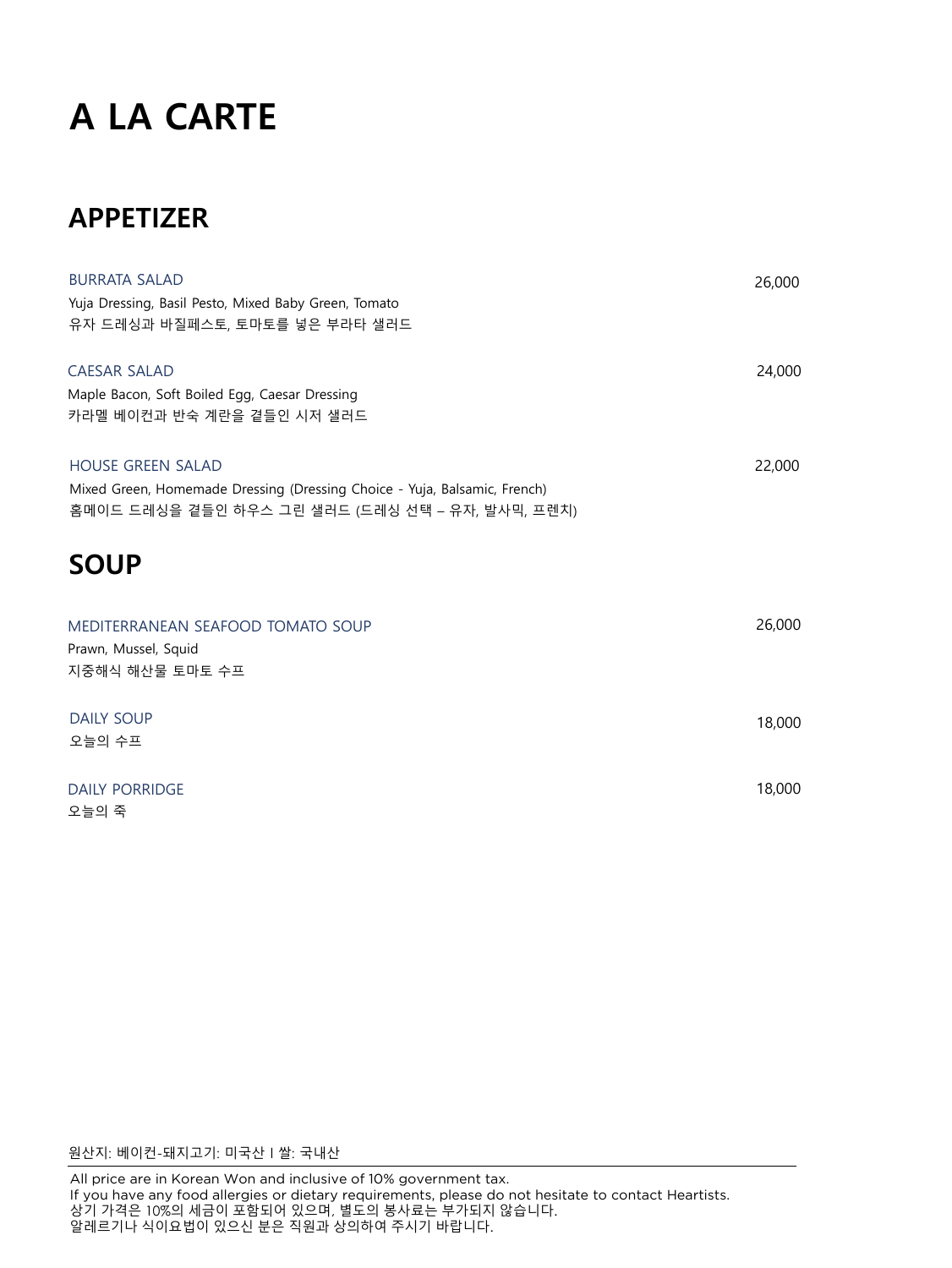# **PASTA / RISOTTO**

| SEAFOOD BARLEY RISOTTO or SPAGHETTI<br>Abalone, Top Shell, Shrimp, Abalone Liver Cream Sauce<br>전복과 해산물을 넣은 게우 크림 소스 보리 리조또 또는 스파게티 | 39,000 |
|-------------------------------------------------------------------------------------------------------------------------------------|--------|
| <b>SEAFOOD LINGUINE</b><br>Scallop, Shrimp, Mussels, Shellfish, Rose Sauce<br>관자와 해산물을 곁들인 로제 소스 링귀니                                | 38,000 |
| <b>BULGOGI LINGUINE</b><br>Marinated Beef, Cream Sauce<br>불고기를 곁들인 크림 소스 링귀니                                                        | 37,000 |
| <b>VONGOLE PASTA</b><br>Shell Stock<br>봉골레 파스타                                                                                      | 37,000 |
| FUNGHI BARLEY RISOTTO or SPAGHETTI<br>4 kinds of Mushroom, Porcini Morel Mushroom stock<br>4가지 버섯의 보리 리조또 또는 스파게티                   | 36,000 |
| LASAGNA BOLOGNESE<br>Mushroom, Beef<br>볼로네제 라자냐                                                                                     | 36,000 |

원산지: 전복: 국내산 l 불고기-소고기: 미국산 l 라자냐-소고기: 미국산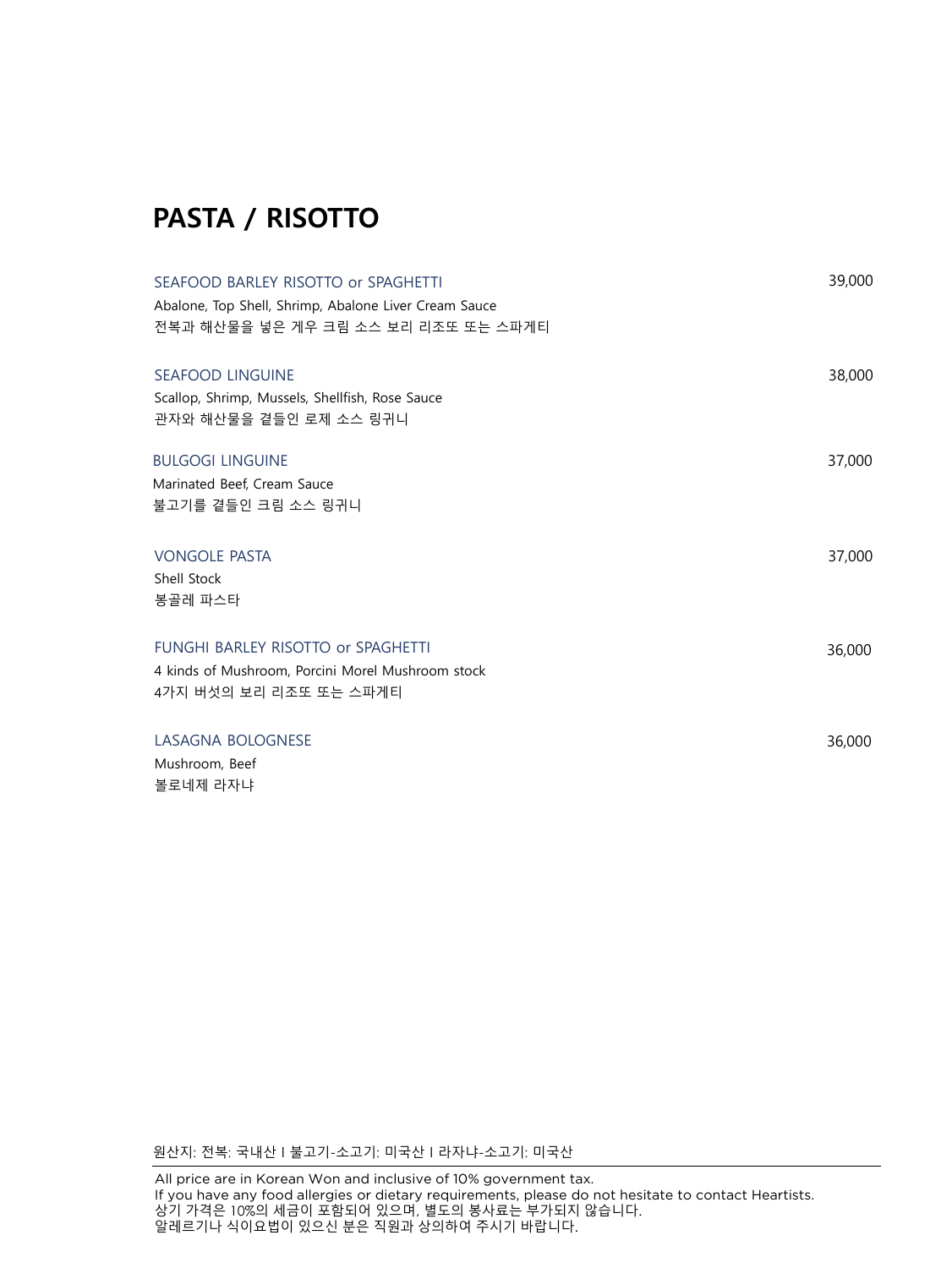# **A LA CARTE**

## **KOREAN**

| MARINATED CRAB MEAT BIBIMBAP<br>꽃게장살 비빔밥 반상                  | 65,000 |
|--------------------------------------------------------------|--------|
| <b>GRILLED JE-JU CUTLASS FISH</b><br>제주산 갈치구이 반상             | 63,000 |
| HAN-WOO BEEF TARTARE BIBIMBAP<br>한우 육회 비빔밥 반상                | 60,000 |
| <b>GRILLED BEEF RIBS</b><br>갈비구이 반상                          | 58,000 |
| DRIED YELLOW CORVINA with Green Tea<br>보리굴비 녹차 반상            | 56,000 |
| <b>BEEF BONE SOUP</b><br>갈비탕 반상                              | 56,000 |
| MARINATED GRILLED BEEF TENDEROIN SLICES<br>소고기 안심 너비아니 구이 반상 | 56,000 |

한식 반상에는 진지와 국, 오늘의 반찬이 제공됩니다. The Korean Menu with Steamed Rice and Korean Soup, Assorted Side Dish 원산지: 쌀: 국내산 | 김치-배추: 국내산, 고춧가루: 국내산 | 장조림-소고기: 호주산 | 꽃게: 국내산 | 갈치: 국내산 제주 육회-소고기: 국내산 한우 l 갈비-소고기: 미국산 l 굴비: 국내산 l 너비아니-소고기: 호주산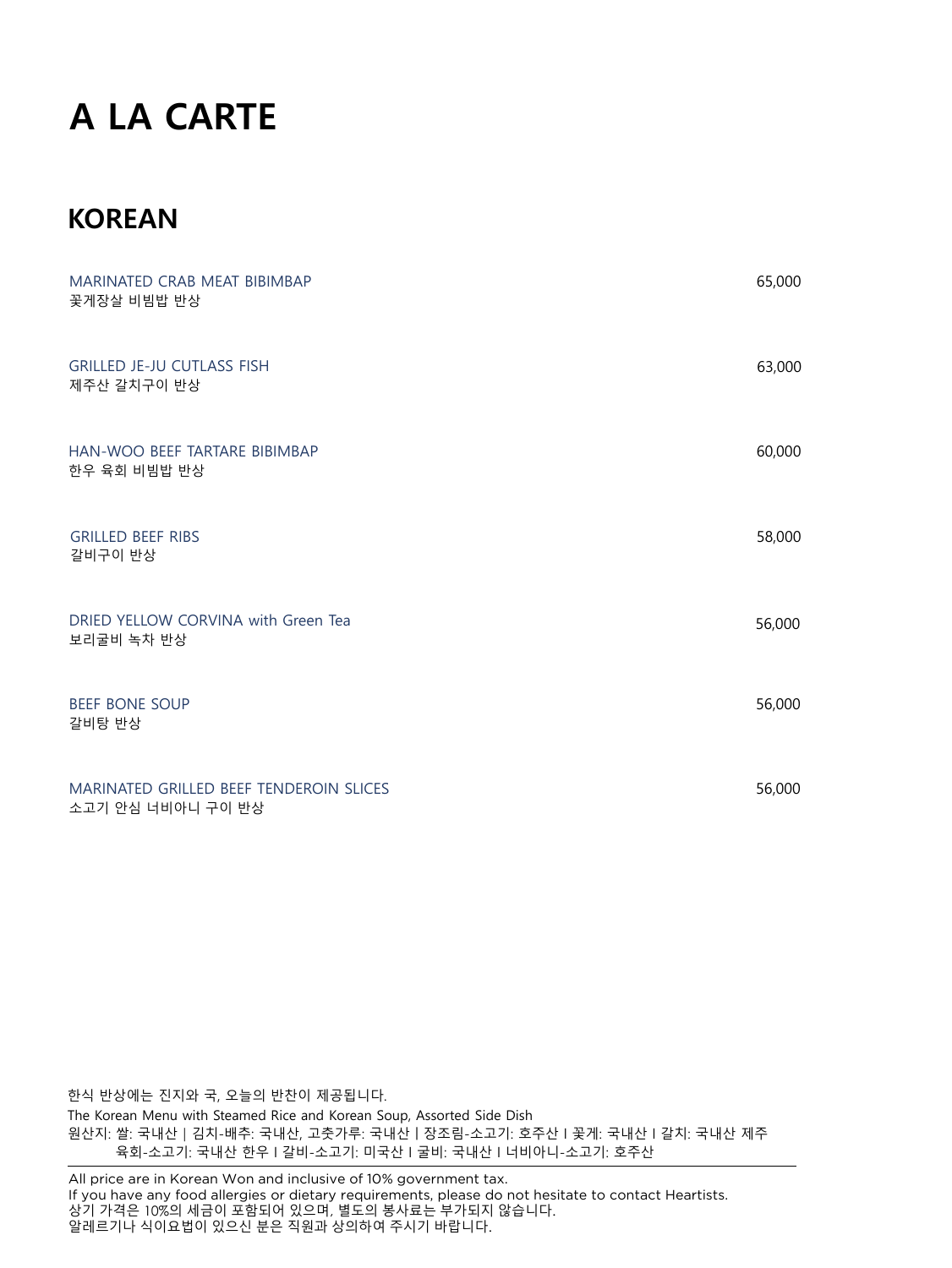## **MEAT / FISH**

| GRILLED BLACK ANGUS SIRLOIN STEAK (200q)<br>블랙앵거스 등심스테이크                                                  | 77,000 |
|-----------------------------------------------------------------------------------------------------------|--------|
| GRILLED WET-AGED BEEF TENDERLOIN STEAK (160g)<br>숙성 안심 스테이크                                               | 75,000 |
| GRILLED BEEF RIBEYE STEAK (200g)<br>립아이 스테이크                                                              | 75,000 |
| THE 26 CUBE STEAK (180g)<br>Paprika, Onion, Mushroom, Green Salad<br>그린 샐러드를 곁들인 THE 26 큐브 스테이크           | 68,000 |
| <b>GRILLED LAMB CHOP (2 PIECES)</b><br>Ratatouille<br>라따뚜이를 곁들인 양갈비 스테이크                                  | 65,000 |
| <b>GRILLED BARRAMUNDI STEAK (200g)</b><br>Chick Peas, Lemon Butter Sauce<br>병아리콩과 레몬 버터 소스를 곁들인 바라문디 스테이크 | 55,000 |
| <b>SIDE</b>                                                                                               |        |
| <b>GRILLED ASPARAGUS</b><br>구운 아스파라거스                                                                     | 12,000 |
| <b>TRUFFLE FRENCH FRIES</b><br>트러플 프렌치 프라이                                                                | 12,000 |
| <b>MASHED POTATO</b><br>매쉬드 포테이토                                                                          | 12,000 |
| SAUTEED MUSHROOM<br>구운 버섯                                                                                 | 12,000 |
| <b>GRILLED GREEN ONION with ROMESCO SAUCE</b>                                                             | 12,000 |

로메스코 소스를 곁들인 구운 대파

모든 소고기 스테이크에는 단호박 감자 퓨레와 포트와인 소스가 함께 제공됩니다. All Beef Steak with Sweet Pumpkin and Potato Puree, Port Wine Sauce. 원산지: 등심-소고기: 미국산 | 립아이-소고기: 호주산 | 안심-소고기: 호주산 | 큐브-소고기: 호주산 | 양고기: 호주산

All price are in Korean Won and inclusive of 10% government tax. If you have any food allergies or dietary requirements, please do not hesitate to contact Heartists. 상기 가격은 10%의 세금이 포함되어 있으며, 별도의 봉사료는 부가되지 않습니다. 알레르기나 식이요법이 있으신 분은 직원과 상의하여 주시기 바랍니다.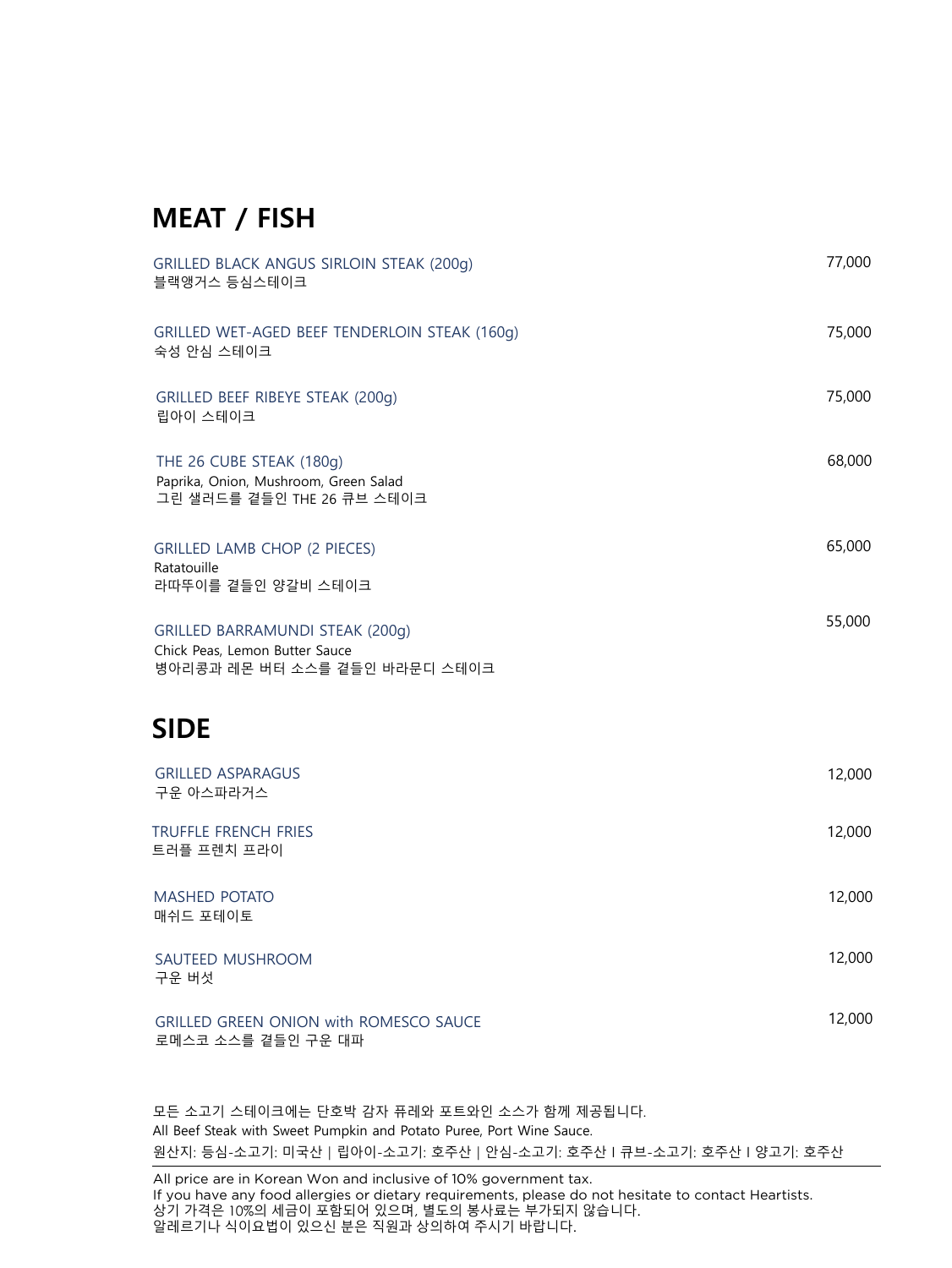## **DESSERT**

| <b>GRILLED INJEOLMI</b><br>Ginseng Seasoned Citron Chestnut Jujube<br>인삼 유자 밤 대추무침을 곁들인 구운 인절미 | 16,000 |
|------------------------------------------------------------------------------------------------|--------|
| SEASONAL FRUIT PUFF PASTRY TART WITH ICE CREAM<br>계절 과일 페스트리 타르트와 아이스크림                        | 15,000 |
| OPERA CAKE WITH FRESH FRUIT<br>오페라 케이크와 생과일                                                    | 15,000 |
| GELATO (1 SCOOP)<br>Ripe Persimmon Gelato<br>홍시 젤라또                                            | 9,000  |
| <b>SPECIAL PLATTER</b>                                                                         |        |
| ASSORTED FRESH FRUITS & CHEESE                                                                 | 45,000 |

| NACHO and CHILI CON CARNE | 30,000 |
|---------------------------|--------|
| 나초와 칠리콘카르네                |        |

원산지: 칠리콘카르네-소고기: 미국산

신선한 계절 과일과 모둠 치즈